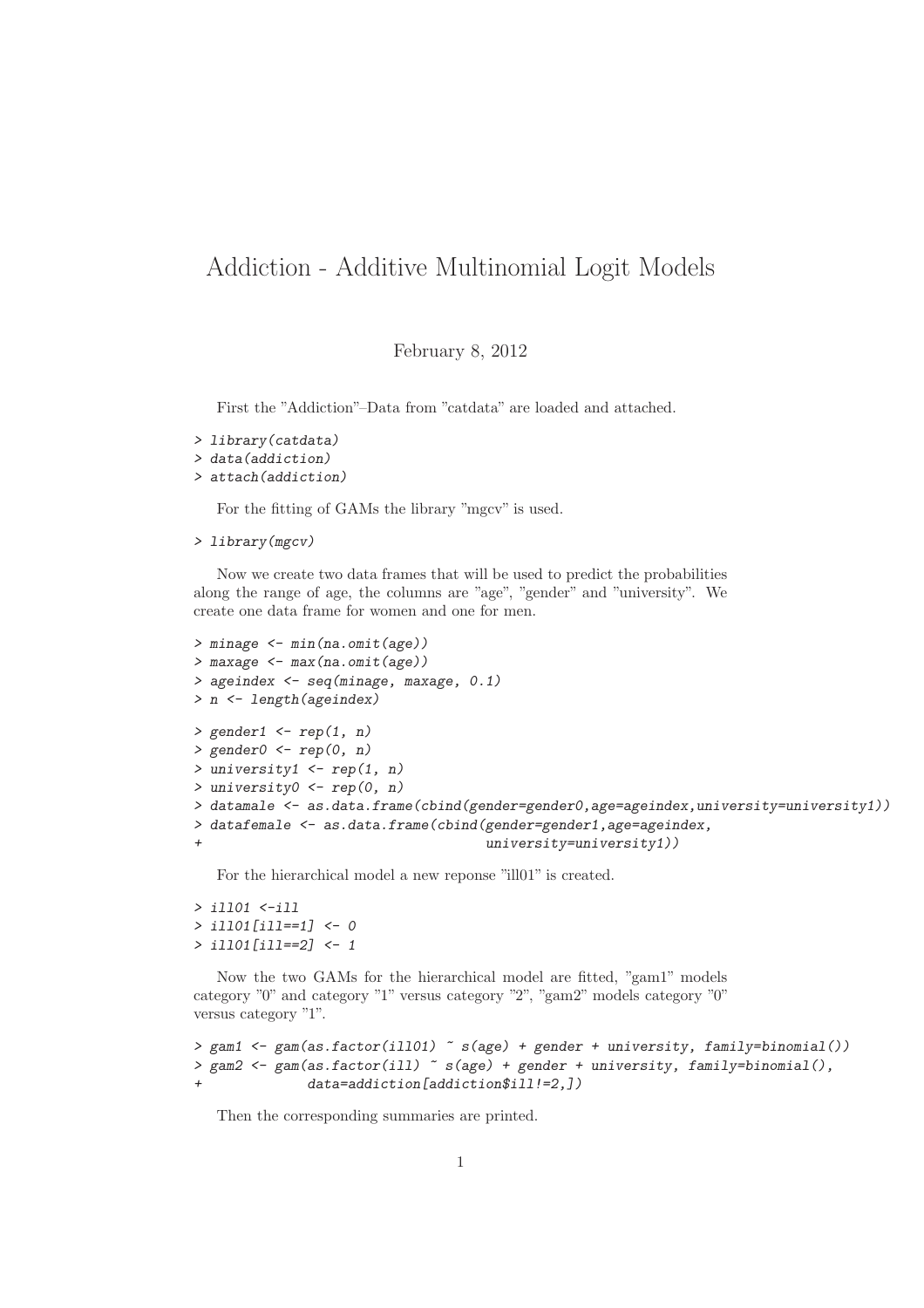```
> summary(gam1)
Family: binomial
Link function: logit
Formula:
as.factor(ill01) \tilde{ } s(age) + gender + university
Parametric coefficients:
          Estimate Std. Error z value Pr(>|z|)
(Intercept) -1.1545 0.1486 -7.77 8e-15 ***
gender 0.0256 0.1835 0.14 0.89
university -0.1306 0.2098 -0.62 0.53
\overline{-}Signif. codes: 0 '***' 0.001 '**' 0.01 '*' 0.05 '.' 0.1 ' ' 1
Approximate significance of smooth terms:
       edf Ref.df Chi.sq p-value
s(age) 3.53 4.41 21.4 0.00039 ***
---Signif. codes: 0 '***' 0.001 '**' 0.01 '*' 0.05 '.' 0.1 ' ' 1
R-sq.(adj) = 0.0266 Deviance explained = 3.17%UBRE score = 0.093898 Scale est. = 1 n = 682
> summary(gam2)
Family: binomial
Link function: logit
Formula:
as.factor(ill) \tilde{ } s(age) + gender + university
Parametric coefficients:
          Estimate Std. Error z value Pr(>|z|)
(Intercept) -0.175 0.159 -1.1 0.2702
gender 0.604 0.208 2.9 0.0037 **
university  1.376  0.265  5.2  2e-07 ***
---Signif. codes: 0 '***' 0.001 '**' 0.01 '*' 0.05 '.' 0.1 ' ' 1
Approximate significance of smooth terms:
       edf Ref.df Chi.sq p-value
s(age) 4.02 5 50.4 1.2e-09 ***
---
Signif. codes: 0 '***' 0.001 '**' 0.01 '*' 0.05 '.' 0.1 ' ' 1
R-sq.(adj) = 0.196 Deviance explained = 16.3%
UBRE score = 0.14577 Scale est. = 1 n = 516
```
Now the smoothed effects for age are plotted.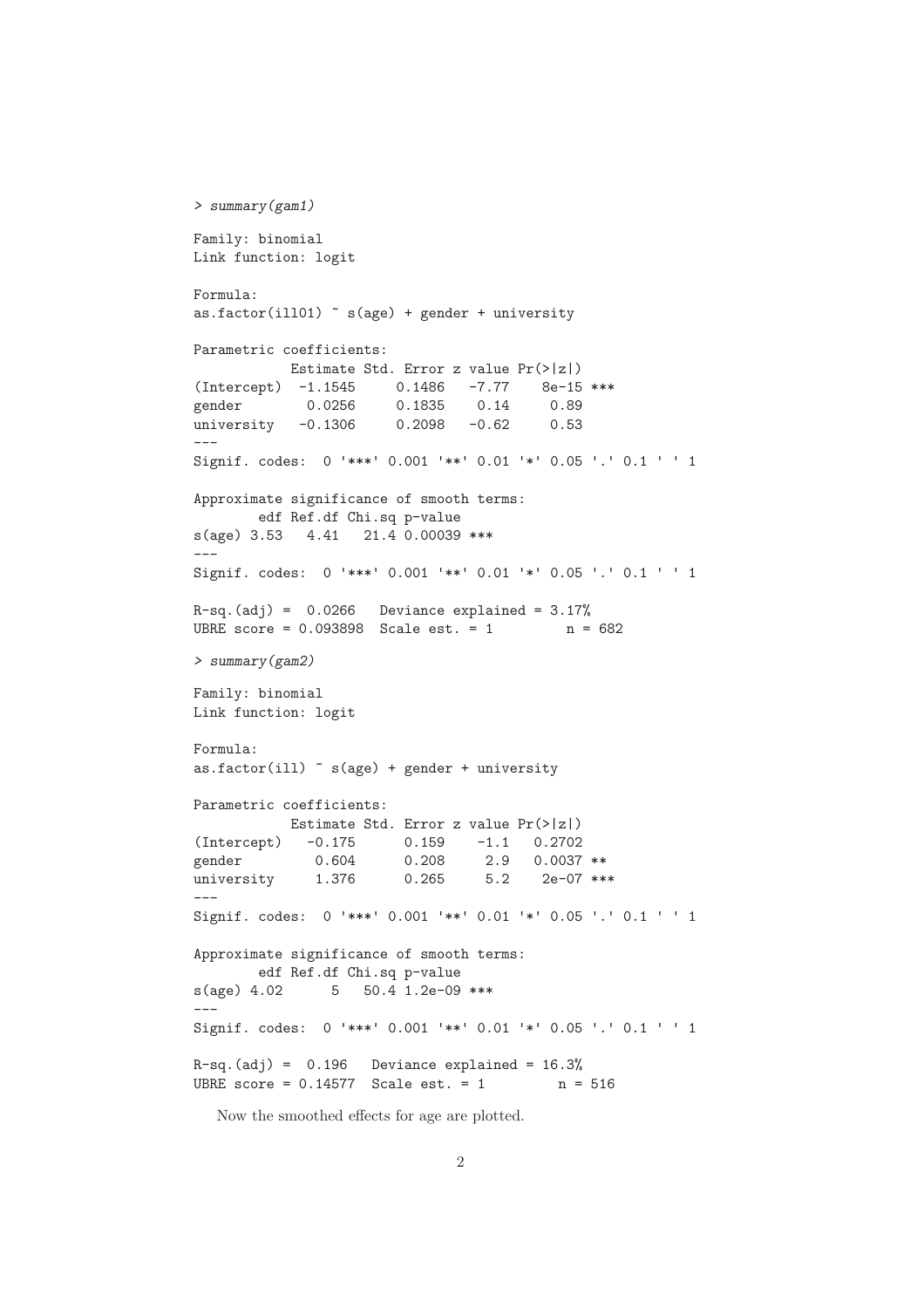> plot(gam1)



> plot(gam2)



For predicting the probabilities for the respective categories the probabilities from both GAMs are needed. These can be computed by the "predict"–function. First we use the data frame for men for prediction.

```
> predmale1 <- predict(gam1, newdata=datamale, type="response")
> predmale2 <- predict(gam2, newdata=datamale, type="response")
> predfemale1 <- predict(gam1, newdata=datafemale, type="response")
> predfemale2 <- predict(gam2, newdata=datafemale, type="response")
```
Then we compute the probabilities for each category, first for men, afterwards for women.

```
> p2 <- predmale1
> p1 <- predmale2 * (1-predmale1)
> p0 <- (1-predmale2) * (1-predmale1)
```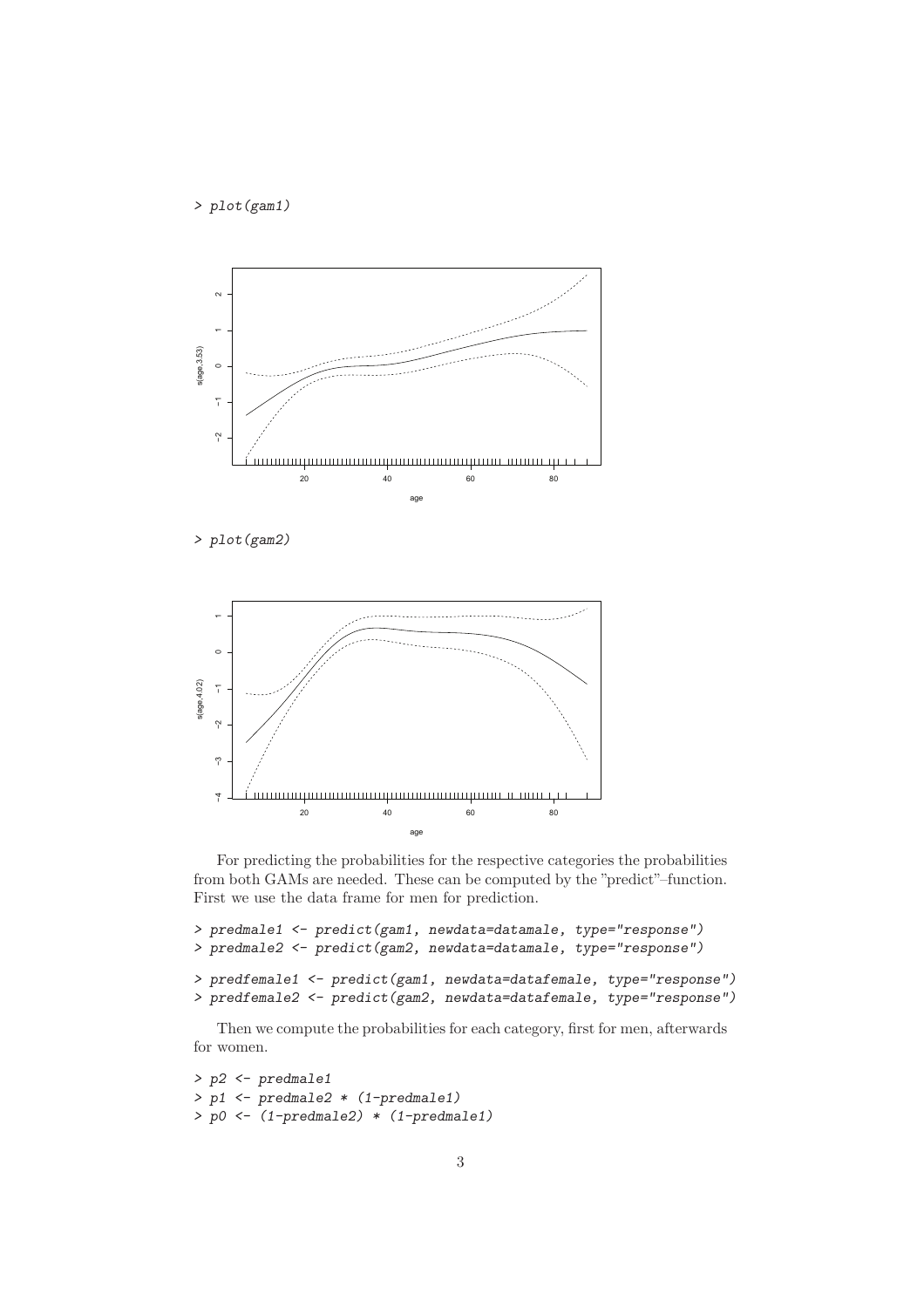```
> pf2 <- predfemale1
> pf1 <- predfemale2 * (1-predfemale1)
> pf0 <- (1-predfemale2) * (1-predfemale1)
```
Now finally the probabilities for the respective categories can be plotted.

```
> par(mfrow=c(1,2), cex=1.8)> plot(ageindex, p0, type="1", lty=1, ylim=c(0,1), main="men with university degree",
      ylab="probabilities")
> lines(ageindex, p1, lty="dotted")
> lines(ageindex, p2, lty="dashed")
> legend("topright", legend=c("Weak-willed", "diseased", "both"),
+ lty=c("solid", "dotted", "dashed"))
> plot(ageindex, pf0, type="1", lty=1, ylim=c(0,1),
+ main="women with university degree", ylab="probabilities")
> lines(ageindex, pf1, lty="dotted")
> lines(ageindex, pf2, lty="dashed")
> legend("topright", legend=c("Weak-willed", "diseased", "both"),
         lty=c("solid", "dotted", "dashed"))
```


The models "gam3" and "gam4" compare category 0 versus 1 and category 0 versus 2 respectively.

```
> gam3 <- gam(as.factor(ill)<sup>~</sup> s(age) + gender + university,
+ data=addiction[addiction$ill!=2,], family=binomial())
> gam4 <- gam(as.factor(ill)<sup>-</sup> s(age) + gender + university,
              data=addiction[addiction$ill!=1,], family=binomial())
> summary(gam3)
Family: binomial
Link function: logit
Formula:
as.factor(ill) \tilde{ } s(age) + gender + university
Parametric coefficients:
            Estimate Std. Error z value Pr(>|z|)
(Intercept) -0.175 0.159 -1.1 0.2702
```